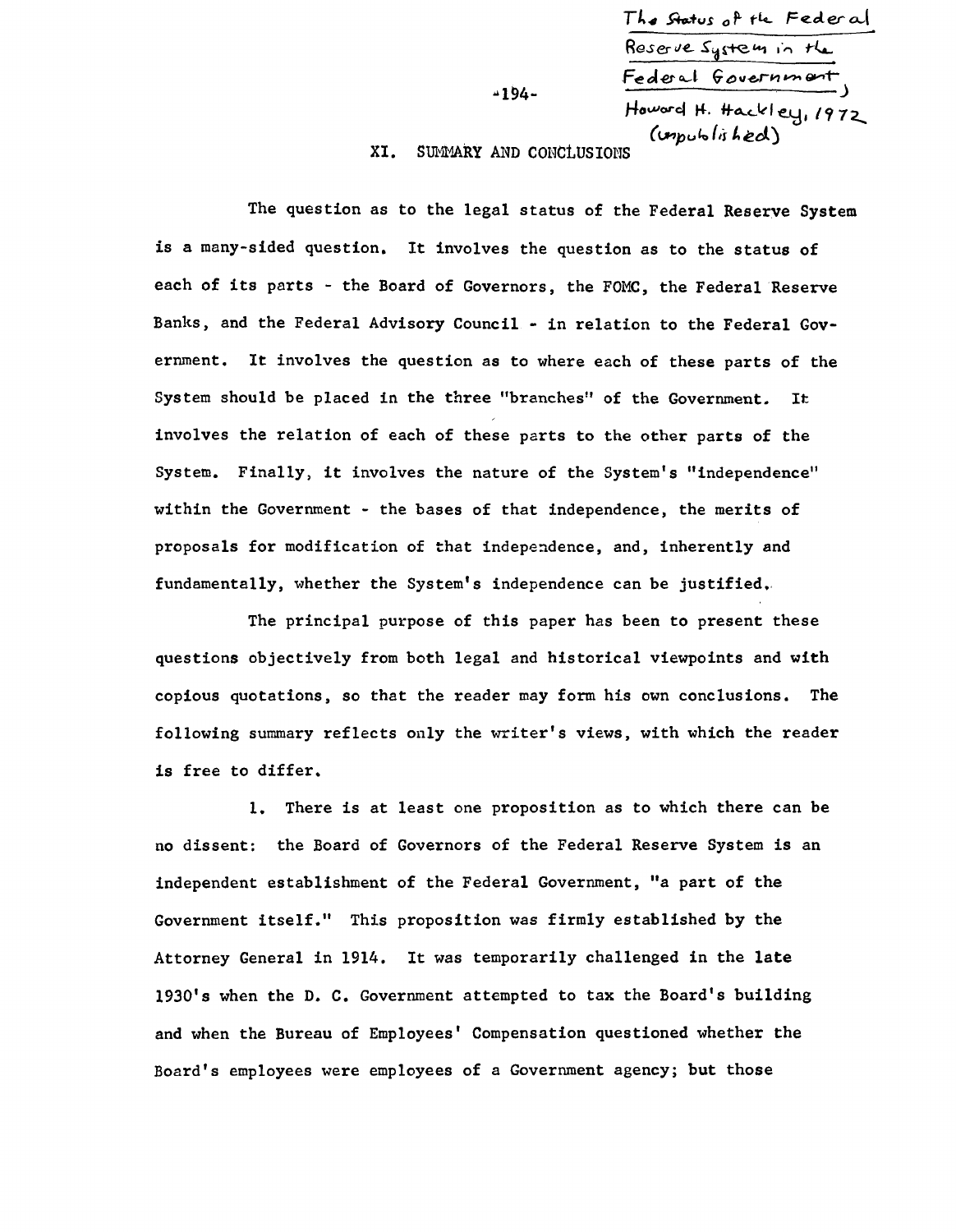questions have long since been laid to rest. The members of the Board are appointed by the President; the Board's employees are employees of the Federal Government; and the Board, under statutes of Congress, exercises what are clearly governmental functions.

2. The Federal Open Market Committee, like the Board of Governors, is an agency of the Federal Government, despite the fact that five of its twelve members are not appointed by the President of the United States. In the exercise of its statutory authority to regulate the open market operations of the Federal Reserve Banks, the Committee has control of one of the most important tools of monetary policy and unquestionably performs governmental functions.

3. The Federal Advisory Council is likewise an agency of the Federal Government even though none of its members is appointed by the President. Its legal status, however, is relatively unimportant, since it has only advisory powers.

A. Contrary to statements frequently made by members of Congress, Federal Reserve officials, and others, to the effect that the Federal Reserve is an "arm of Congress" and not in the executive branch, it is the writer's opinion that the Board of Governors and the FOMC are agencies in the executive branch of the Federal Government. Both are creatures of Congress but no more so than any of the old line "executive" Departments. The fact that the Board is required by statute to make annual reports to Congress is not conclusive; such a requirement applies also to agencies that are clearly in the executive branch of the Government. Although the Board and the FOMC, in issuing regulations, exercise quasi-legislative functions, they do not make laws; and, although the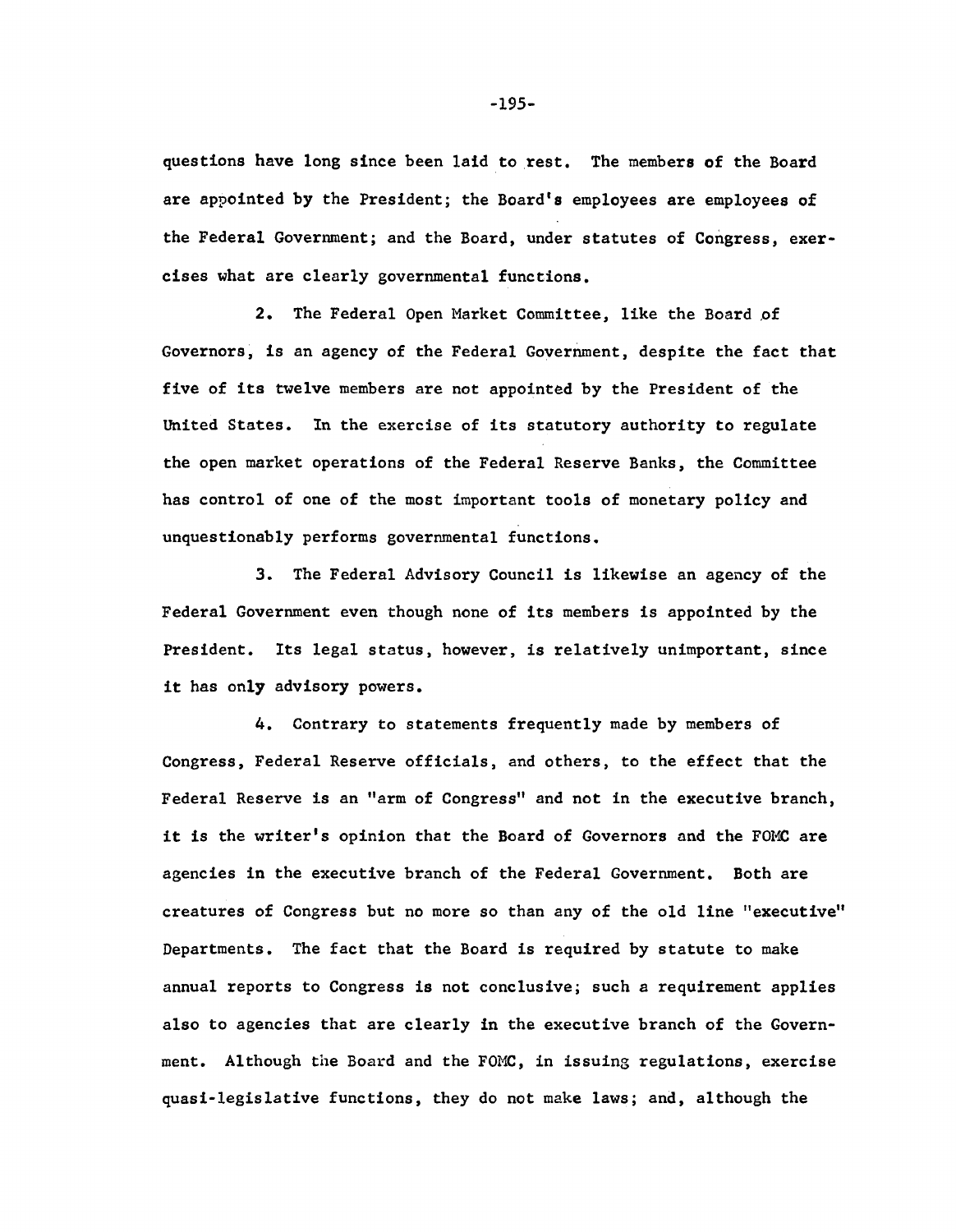Board, in passing upon applications by bankd and bank holding companies, exercises quasi-judicial functions, the Board is not a court in a constitutional sense. Other agencies of the Government that are obviously in the executive branch likewise perform such quasi-legislative and quasijudicial functions.

5. Although the Board and the FOMC legally are in the executive branch, they are not subject to direction or control by the President in the performance of their statutory functions. In this respect, they are like all other agencies in the executive branch, including the Executive Departments, except that Department heads, unlike members of the Board and the Committee, serve at the pleasure of the President. In addition, specific provisions of the Federal Reserve Act have the effect of insulating the Board from pressure or influence not only by the President but by the Congress as well.

6. The Federal Reserve Banks are corporate instrumentalities of the United States established and operated for public purposes and not for private profit. Although the stock of each Reserve Bank is wholly owned by its member banks and six of its nine directors are elected by the member banks, the operations of the Reserve Banks are in no way subject to direction or control by the member banks. On the other hand, the Reserve Banks are not parts of the United States Government in the same sense as the Board and the FOMC; and Reserve Bank employees are not employees of the United States. Whether the Reserve Banks are "agencies" of the United States is a debatable question; its determination for purposes of Federal statutes must depend largely upon the nature and intent of the particular statute involved.

**-196-**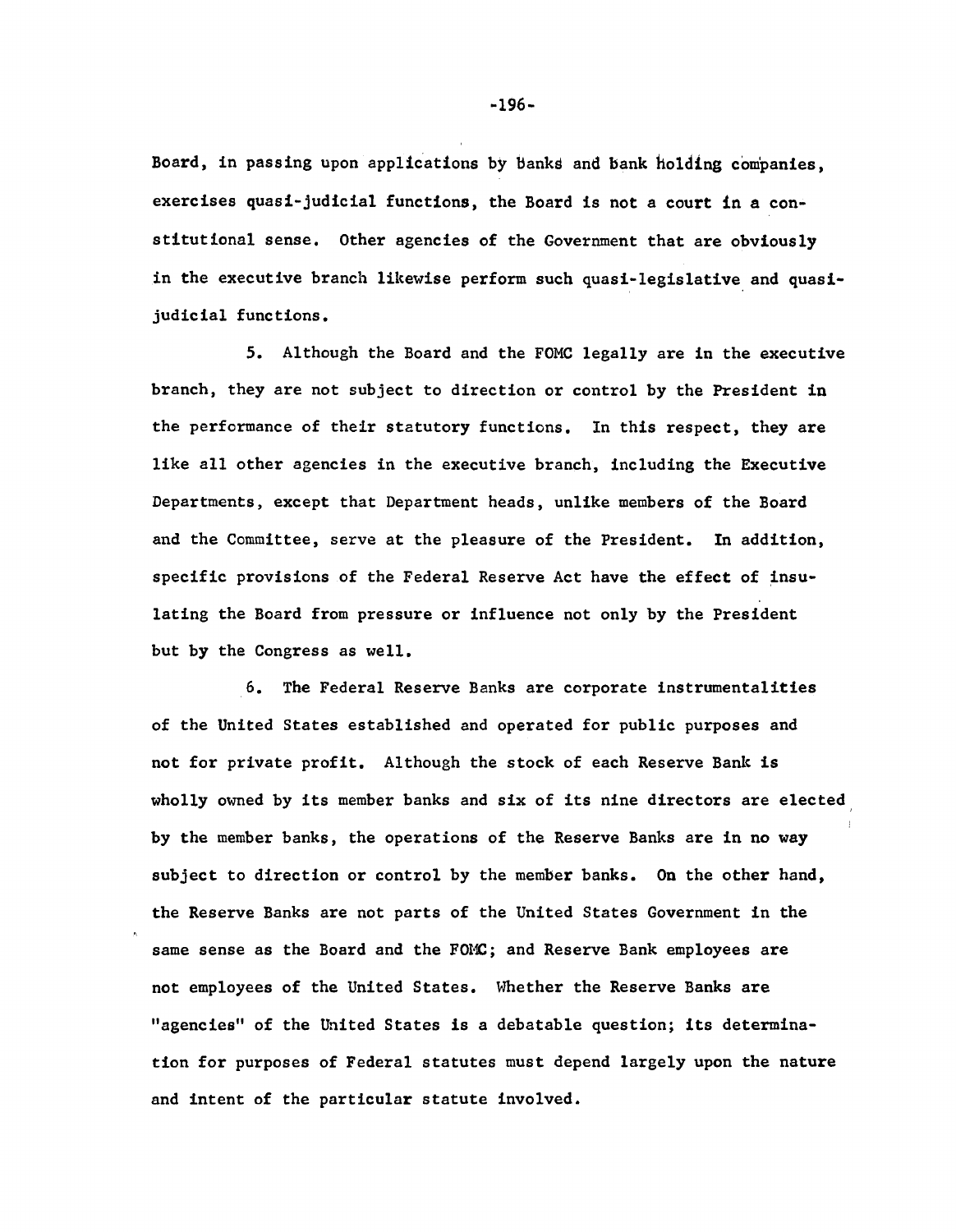7. Those who make the erroneous assumption that the Federal Reserve is not in the executive branch apparently believe that this is the basis for the so-called "independence" of the Federal Reserve. Actually, there is no connection; whether or not the System is in the executive branch has nothing to do with its independence. As an agency in the executive branch, the Board of Governors shares with other executive agencies freedom from direction by the President in the performance of its statutory functions; but the Board enjoys an additional degree of independence by virtue of specific statutory provisions enacted by Congress. Moreover, it should be emphasized again that, by virtue of other statutory provisions, the Board also enjoys a high degree of independence from the Congress itself. The bases for Federal Reserve independence are summarized below:

(a) The original Federal Reserve Act gave appointive members of the Board terms of 10 years, with the term of one member expiring every two years. The deliberate purpose was to give Board members a high degree of independence, to take them out of politics, and to preclude a new President from "packing" the Board. Since 1936, the seven members of the Board have been appointed for 14-year terms. Consequently, in the absence of deaths and resignations, a new President may appoint only two of the seven members during his first term of office.

(b) If a Department head acts contrary to the wishes of the President, he may be summarily dismissed by the President. Under the Federal Reserve Act, a Board member may be removed by the President only "for cause", which is understood to mean incompetence, neglect of duty, or malfeasance in office.

**-197-**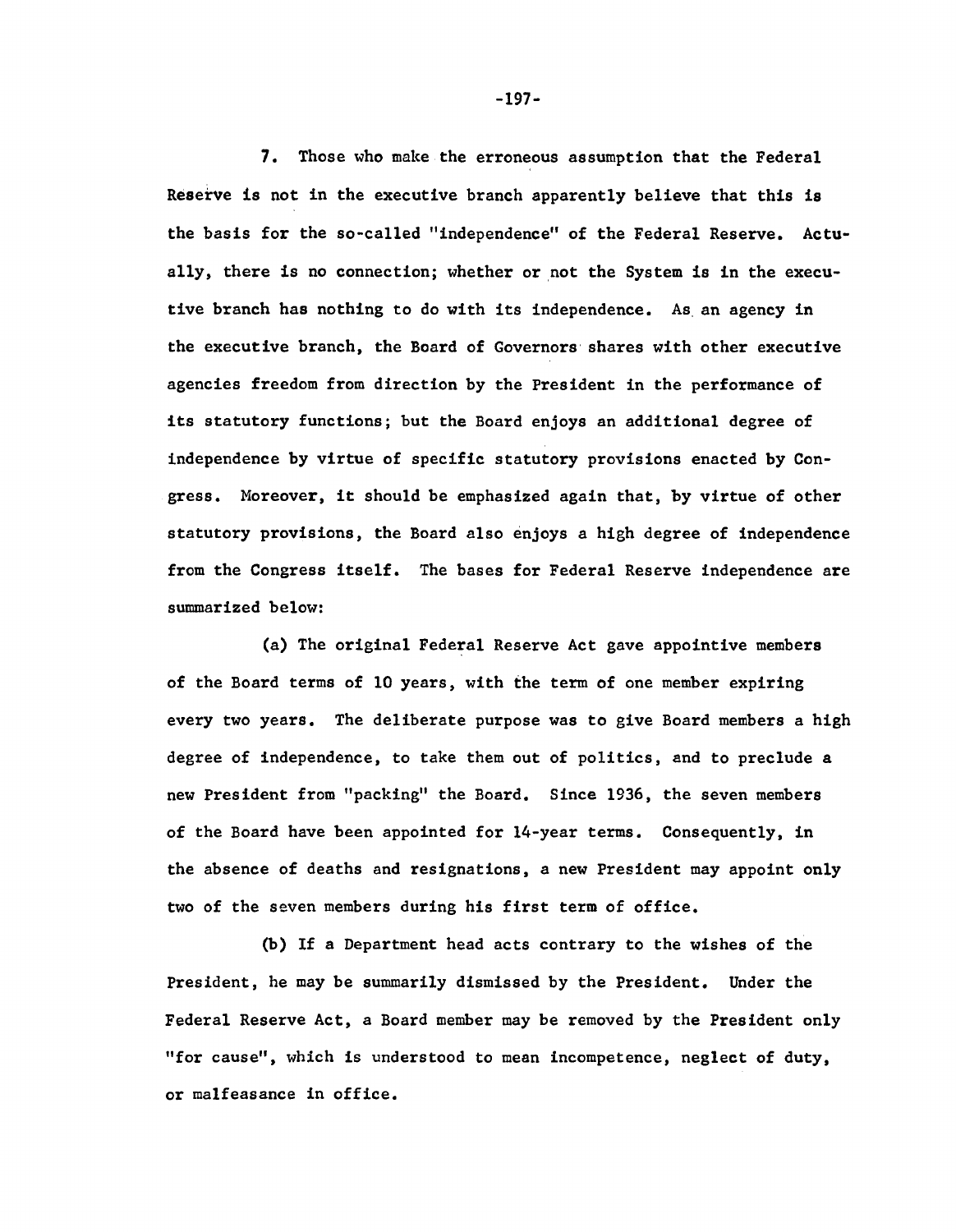(cj) Although the statemeht of economic pdlicy (contained in the Employment Act of 1946 applies to the Board and the FOMC as well as to other Federal agencies, specific economic policy goals or targets set by the President in his annual economic report to Congress are not binding upon the System. In other words, the President cannot direct the Board or the FOMC as to how they should use their monetary policy tools in order to achieve the objectives of the Employment Act.

(d) Employees of the Board are specifically exempted by the Federal Reserve Act from the classified civil service. This means that the Board's employees are not subject to the Classification Act or to regulations of the Civil Service Commission thereunder.

(e) One of the most significant reasons for the System's independence has been the fact that, unlike most Government agencies, it has not been dependent upon Congressional appropriations. Under provisions of the original Federal Reserve Act that have never been changed, all expenses of the Board are defrayed from assessments on the Reserve Banks// which, in turn, derive their earnings principally from purchases and sales of Government securities - earnings sufficient for the expenses of the Reserve Banks as well as those of the Board. Indeed, such earnings have been so sufficient that millions of dollars have been paid into the U. S. Treasury pursuant to voluntary action by the Board under provisions of section 16 of the Act. Moreover, section 10 of the Act since 1933 has expressly provided that funds of the Board shall not be regarded as "appropriated moneys"; and, consequently, the Board is not subject to many statutes of Congress that obviously apply only to agencies that operate with appropriated funds.

**-198\***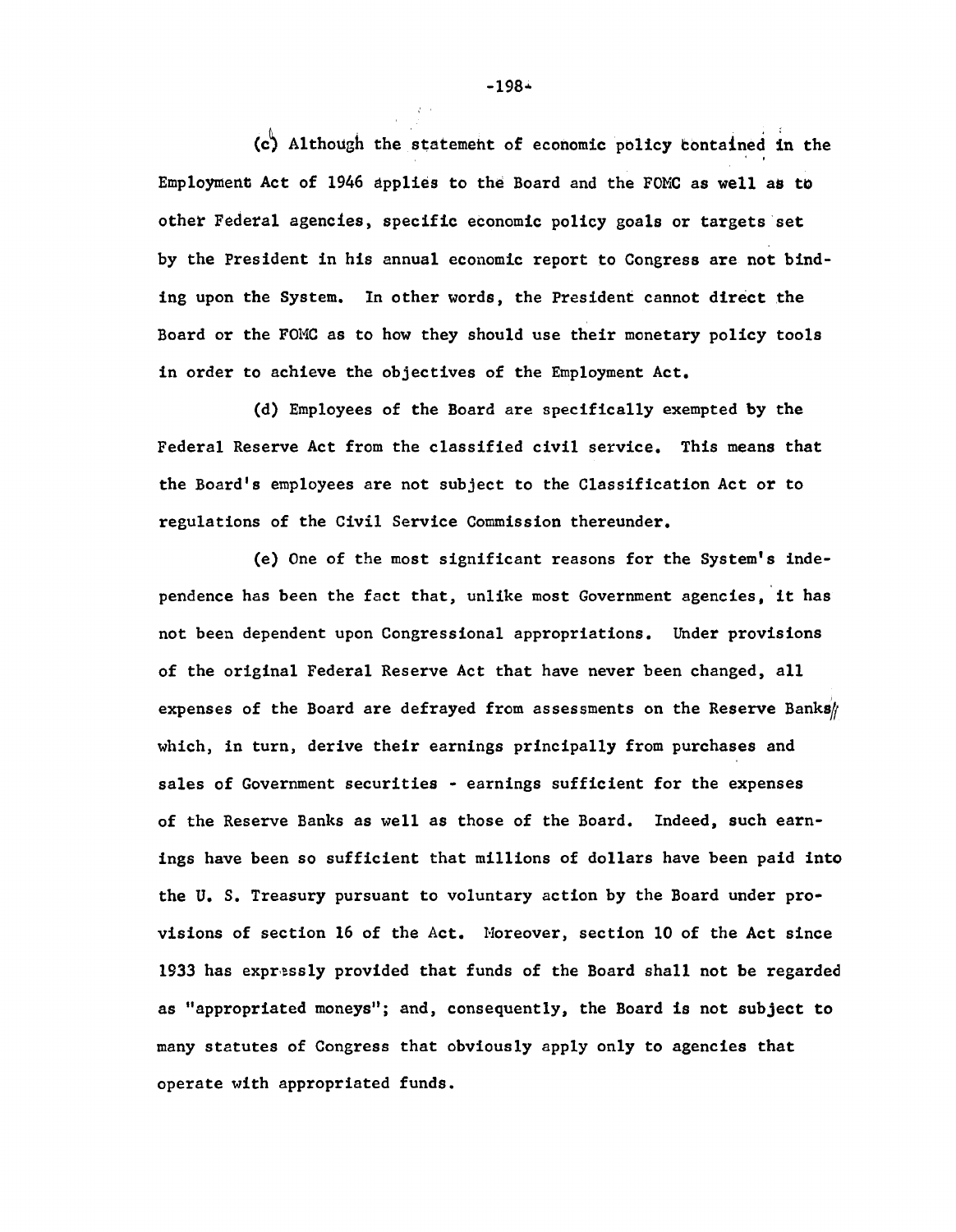(f) While the funds of the Board derived from assessments on the Reserve Banks are not appropriated moneys, they were held by the Attorney General in 1914 to be "public" moneys and therefore subject to audit by the Treasury Department; and, after 1921, they were subject to audit by the General Accounting Office. In 1933, however, Congress provided that the Board's funds should not be regarded as "Government funds"; and, as a consequence, the Board has not been subject to audit by GAO since that time.

(g) Another important basis of Federal Reserve independence is a provision of the Federal Reserve Act, added in 1933, that authorizes the Board to determine the manner in which its obligations shall be incurred and its expenses paid and that makes the employment, compensation, leave, and expenses of its employees subject solely to the provisions of that Act and regulations of the Board. Because of these provisions, the Board is not subject to various Federal statutes relating to Government contracts and expenditures and to salaries, leave, and employment of Government employees.

(h) Finally, under a 1934 amendment to the Federal Reserve Act, the Board has "sole" control of its building and space therein - a prerogative of no little importance.

8. As a practical matter, the independence of the Federal Reserve is not unlimited. In the national interest, the monetary policies of the Federal Reserve and the fiscal policies of the Treasury must be coordinated; and there have been occasions, as during wartime, when Federal Reserve policies have been influenced strongly or dominated by the overall policies of the current Administration. Moreover, the System

**-199-**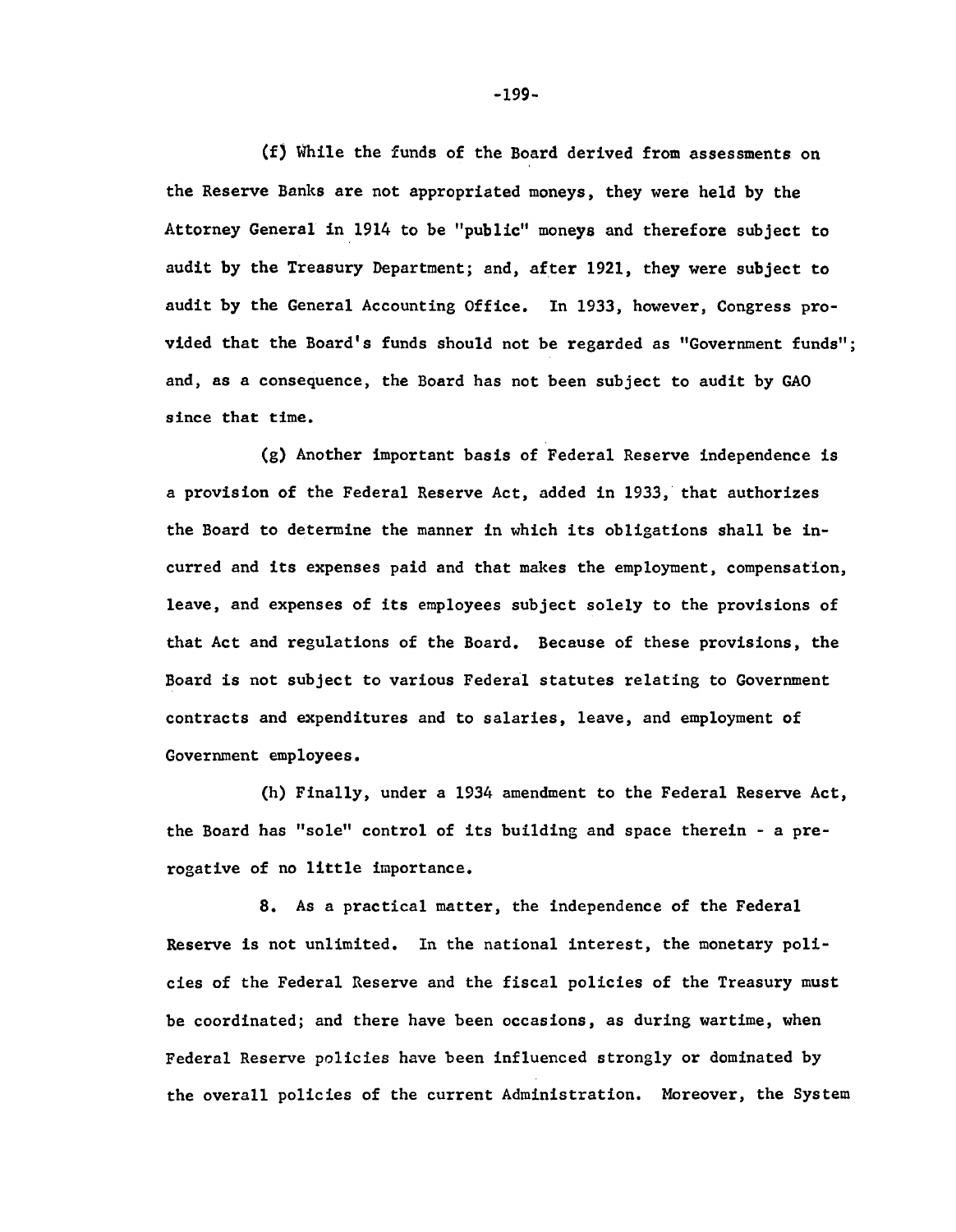is under continuous scrutiny by the Congress, which at any time can act to restrict the System's independence.

9. Of the various proposals that have been made over the years for changes in the Federal Reserve System, some would significantly diminish if not destroy the System's independence from the President. Thus, the President's ability to control the Board would be increased if he were given power to remove Board members at pleasure, or if the number of Board members were reduced and the length of their terms were substantially shortened, or if the Secretary of the Treasury were again made an ex officio member of the Board, or if the economic targets set by the President were made mandatory upon the System.

10. One proposed change in the law - that the term of the chairman of the Board as chairman be made approximately coterminous with that of the President - might actually enhance the Board's influence in the determination of national economic policies without lessening the Board's independence.

11. The Federal Reserve's independence from Congress would be substantially reduced if the System should be made dependent upon Congressional appropriations, if it should be subjected to audit by the General Accounting Office, or if the System should be obliged to operate under a specific statutory economic policy mandate. To a lesser degree, the flexibility of the System's operations would be hampered by repeal of present provisions of law under which the Board's employees are exempted from the classified civil service and the Board is given sole discretion as to the manner in which its expenses are incurred and as to the employment, compensation, and leave of its employees.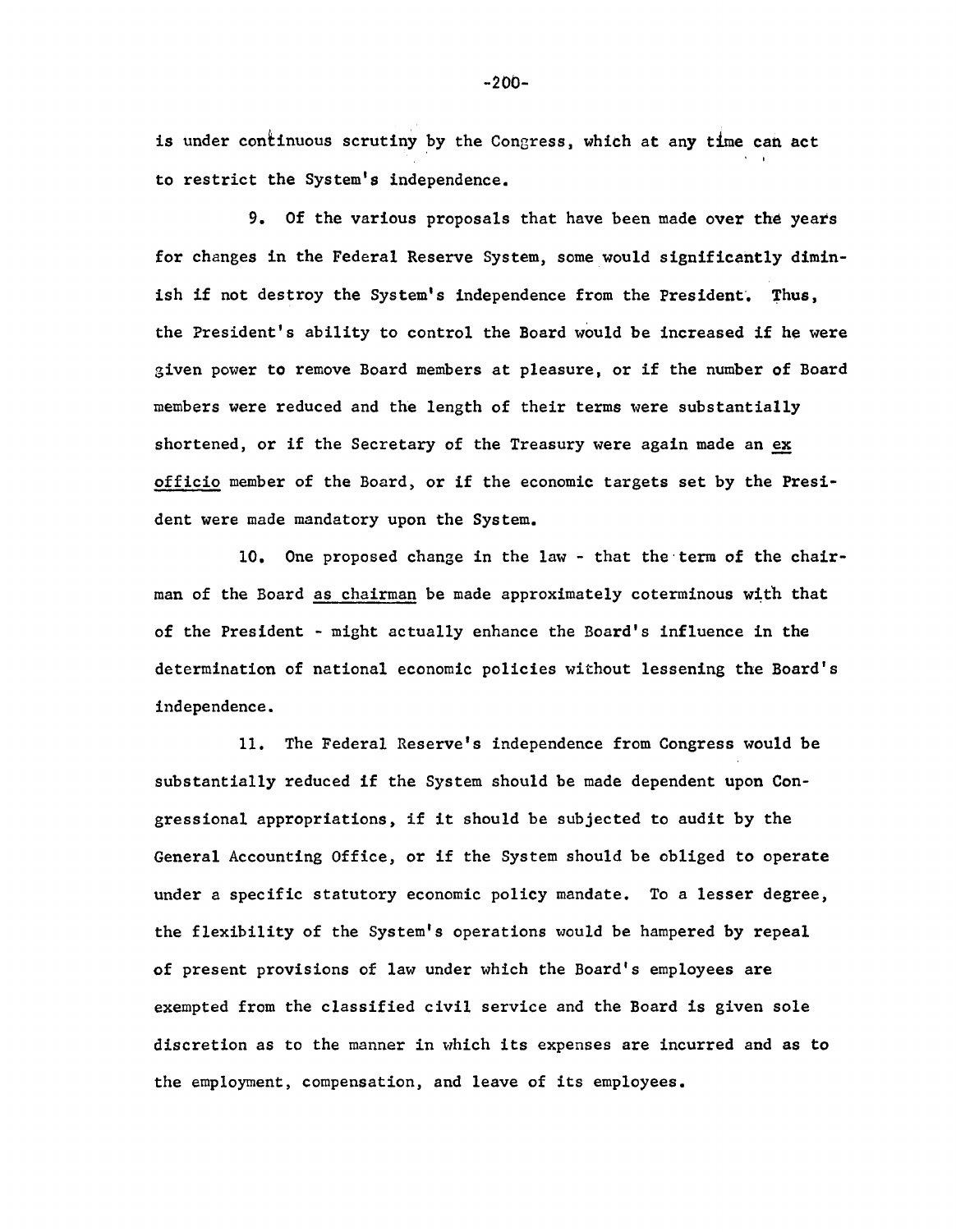12. Adoption of proposals to abolish the Federal Open Market Committee and transfer regulation of open market operations to the Board of Governors, to change the procedure for the selection of Reserve Bank directors, or to retire Reserve Bank stock now owned by the member banks might not affect the independence of the System. On the other hand, by eliminating participation by the Reserve Bank presidents in the formulation of monetary policies and by minimizing the corporate relationship between the member banks and the Reserve Banks, adoption of such proposals could give the impression, both at home and abroad, that the System was being "nationalized" and at the same time tend to impair the traditional strengths of the System - its unique blending of governmental and private interests and its combination of regional administration with centralized supervision.

13. In the final analysis, the underlying and fundamental question is whether the independence of the Federal Reserve System is justifiable. On the one hand, there are those who contend that such independence is ridiculous; that there is no sound reason why the Federal Reserve should not, like other Federal agencies, be subject to appropriations and GAO audit; and that determination of monetary policies by the Federal Reserve without control by the President and the Congress is "undemocratic", frustrating, and contrary to the overall national interest. On the other hand, those who defend the System's independence argue that the country's "central bank" must be free from all political pressures because its decisions in the long-run public interest may be politically unpopular.

On balance, and despite the views of Representative Patman, it is the writer's opinion that the degree of independence presently enjoyed

**-201-**